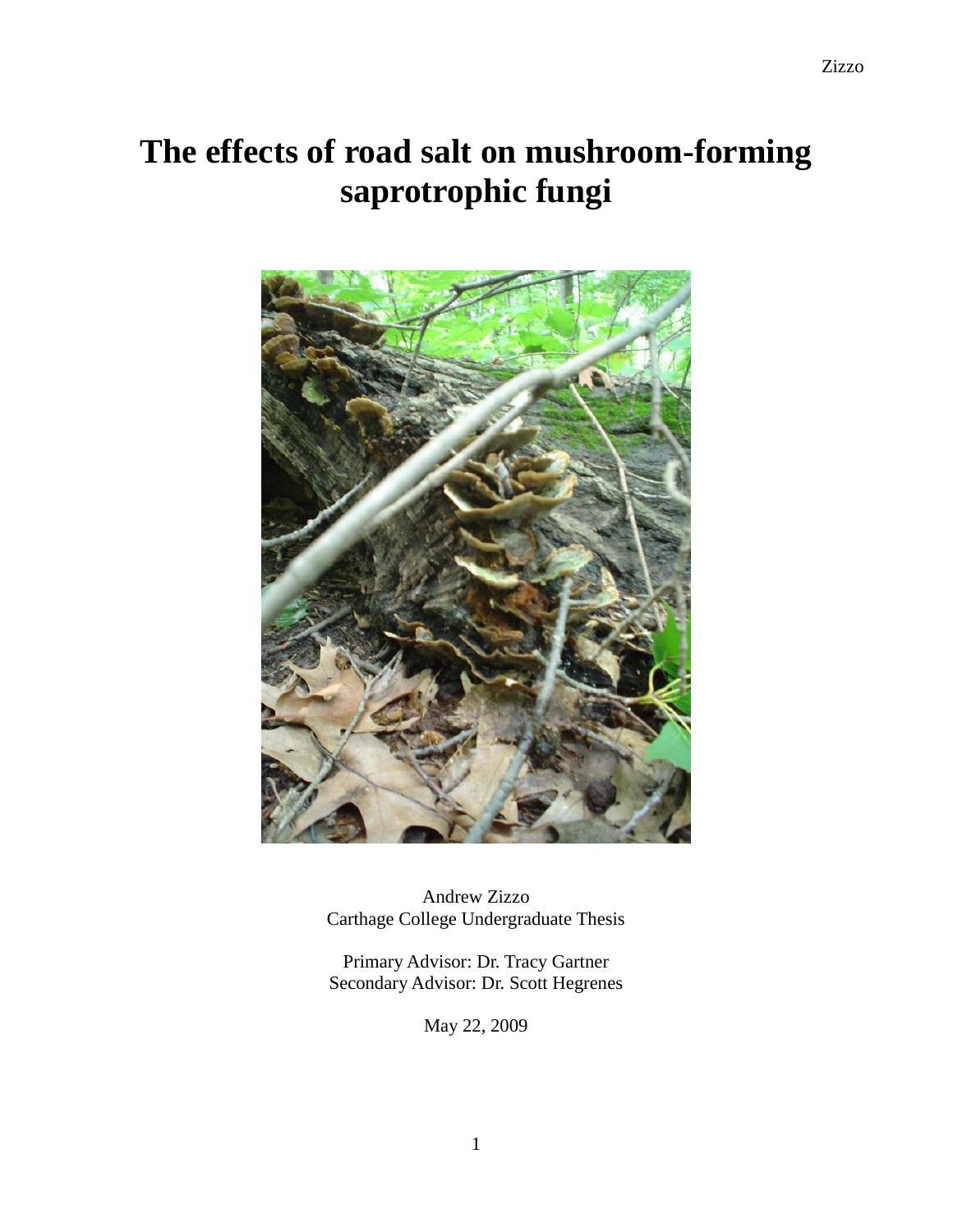## Abstract

Saprotropic Fungi are valuable members of ecosystems for their role in nutrient cycling and ability to degrade and/or sequester environmental pollutants. This study explores the effect road salt may have on the growth and ecological functionality of mushroom-forming primary decomposers of lignin in oak trees through the increase of substrate salinity and thus lowered water potential. A significant negative response to increased levels of substrate salinity was seen through measures of radial mycelial growth and extrecellular enzyme activity. These finding call for research into other means of road deicing that do not hinder the role of fungi.

# **Introduction**

Saprotrophic fungi recycle nutrients bound in detritus through the excretion of extracellular enzymes from their mycelium. The mycelium is a vast network of microscopic filaments called hyphae and is the main body of the fungus (as opposed to the carpophore or mushroom, which is a temporary reproductive structure). Hyphae are fine, far-stretching strands of single, exposed eukaryotic cells (Stamets 2005). From the surfaces of these strands saprotrophic fungi excrete specialized enzymes to break down complex molecules in its environment. Plants, for example, through photosynthesis can sequester carbon in the form of the complex organic polymers cellulose and lignin, providing structure and rigidity to secondary cell walls and creating wood (Vishal & Nerud 2002 ). This process adds a great amount of biomass to the ecosystem but it isn't in the form of nutrients and a carbon source in their complex forms. Through the activity of specialized extracellular enzymes on such complex molecules minerals, hydrogen, nitrogen and carbon are released from complex forms in dead organisms into simpler forms usable by the fungus, plants and other microorganisms (Stamets 2000). Several recent studies show that these fungi and the enzymes they secrete are also ecologically valuable in filtering out and biodegrading environmental toxins including industrial wastes, harmful bacteria and phenolic resins (Gusee et al 2006, Vishal & Nerud 2002, Minussi et al 2001, Stamets 2001 & 2006).

Paul Stamets identifies three types of fungi: mycorrhizal, parasitic and saprophytic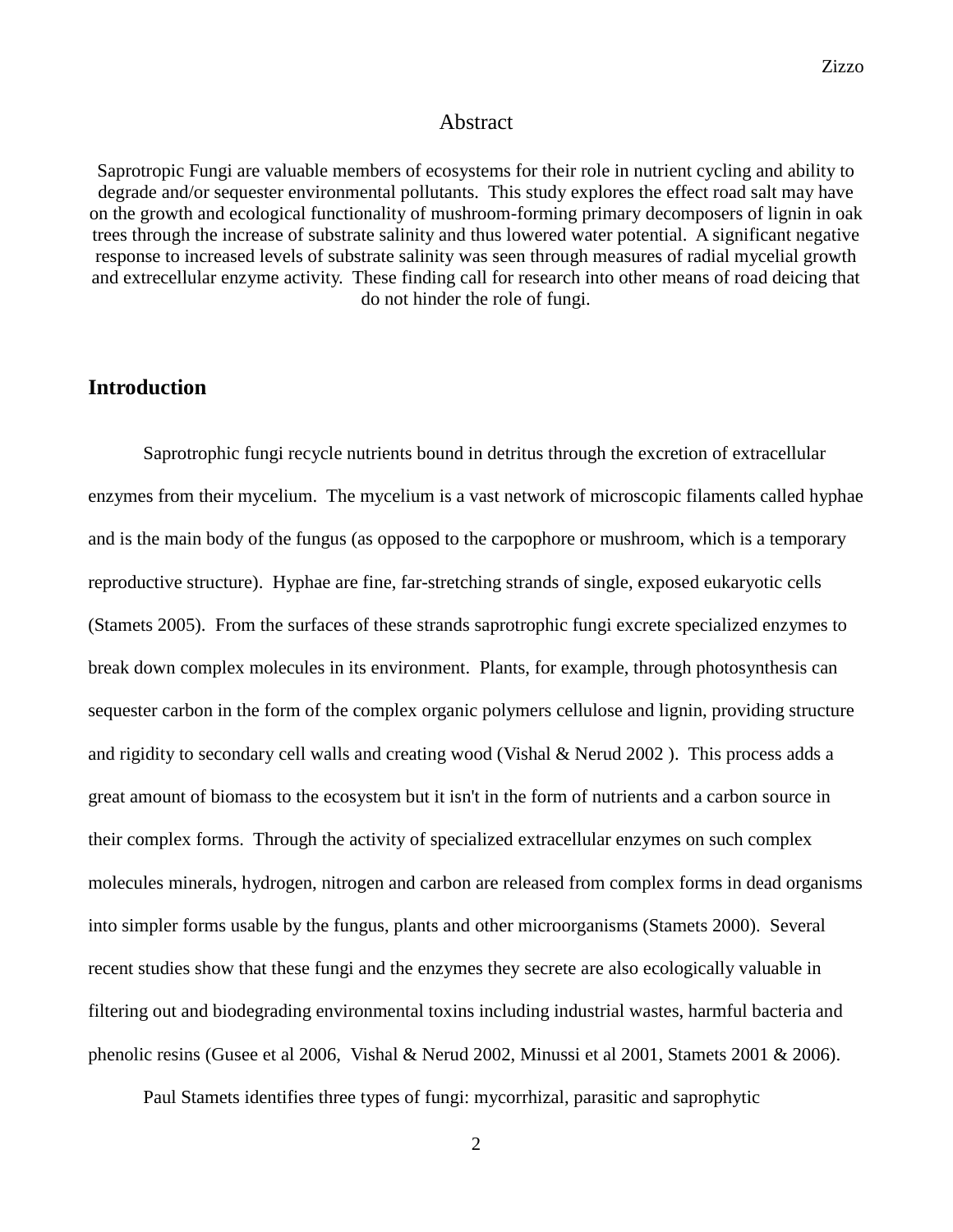(synonymous with saprotrophic) (2000). Mycorrhizal fungi grow in forest soils in direct and necessary symbiosis with plant roots to the benefit of both the fungus and the host plant. Mycorrhizal species are quickly becoming an interest of foresters and forest ecologists as their benefits to plant health and nutrient cycling are realized. Parasitic mushrooms take living trees and insects or whole plant or insect communities as hosts, such as the 2,200 acre honey mushroom (*Armillaria ostoyae*) culture in Washington State (Stamets 2000).

Carthage College is located in Wisconsin which, due to cold winters and snow accumulation, applies road salt in the form of sodium chloride (NaCl) as a deicing agent. The amount of road salt purchased for application to roads by the state and local government rapidly rose from 405,000 tons of sodium chloride during the 2006-2007 winter to 700,000 tons in the following 2007-2008 winter (State Legislatures 2008). This trend has continued with the 2008-2009 winter with road salt purchases totaling 1,300,000 tons per winter (Williams 2009). Deicing has come to be expected by motorists and some method is essential for road safety in dangerous conditions. Before such large applications of road salt are applied and the trend of increased road salt usage continues its effects on roadside and downstream ecosystems should be explored.

Of particular interest to this study is the effect of different sodium chloride concentrations on the ability of saprotrophic fungi to perform their ecological functions. The vast network of hyphae that make up the fungus' mycelium create a large surface area which, while allowing the fungus area to excrete enzymes, exposes the entire organism to potentially harmful chemicals and conditions outside its cells.

The negative effects of roads on ecosystems are many and well described. In their construction roads displace any above-ground organisms in their path and physically alter the area. Roads along with traffic cause far-reaching habitat fragmentation and mortality through car collisions (Trombulak & Frissell 2000). Roads are also a vector for biotic pollution in the form of exotic and potentially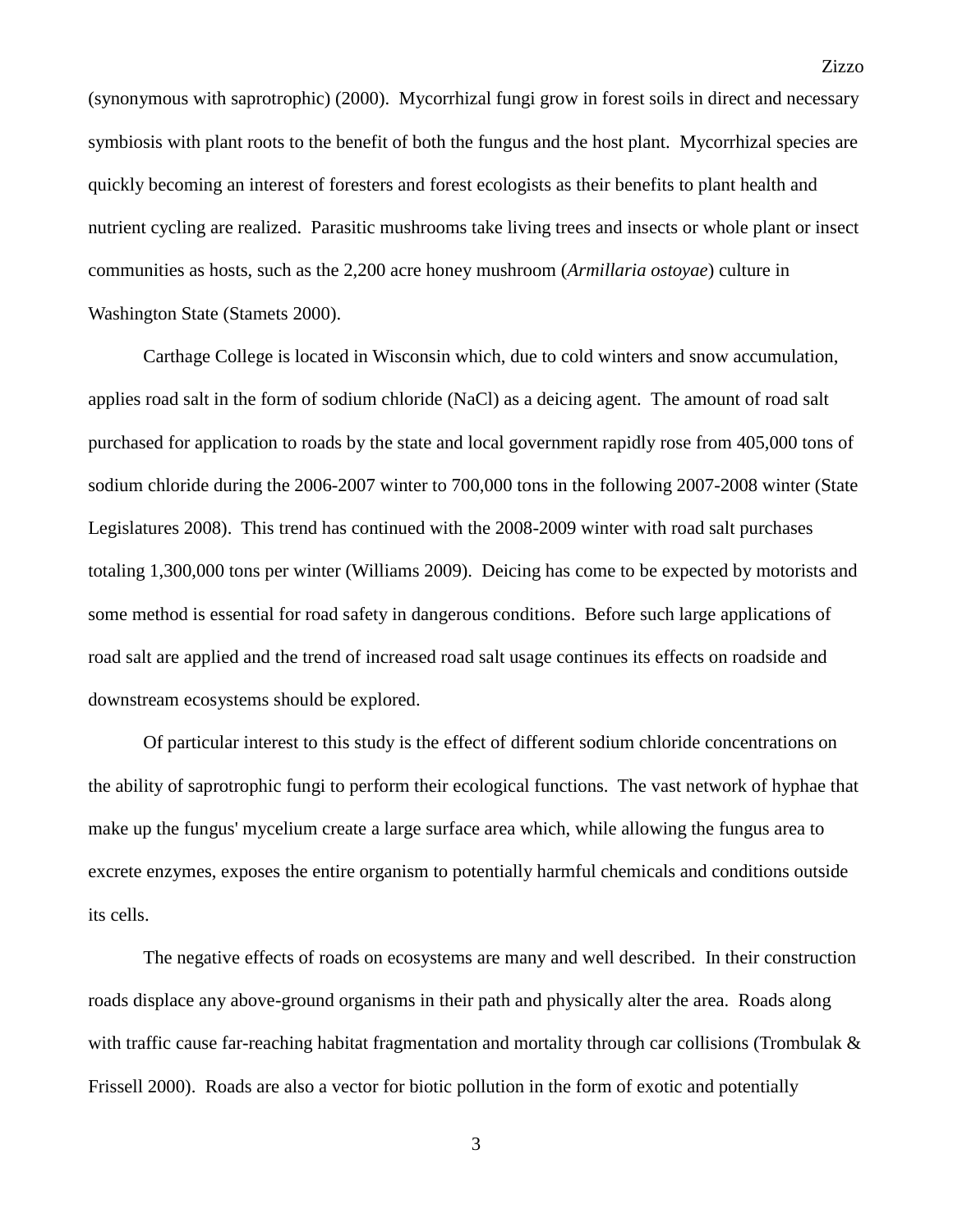invasive species. Cars not only provide a vehicle for foreign seeds to enter an ecosystem but also deicing chemicals applied to roads and road sides can alter soil chemistry in favor of invasive plant species (Trombulak & Frissell 2000).

Sodium chloride is one of the chemicals responsible for altering soil chemistry. Sodium chloride is the most commonly used deicing agent in the United States and is being used in increasing amounts each year, totaling 20.3 million tons in 2008 (MSNBC 2008). Although this chemical is being released in copious amounts along our roadways its effects on the environment are yet to be fully explored.

Fungi would not be the only organisms potentially harmed by increased concentrations of road salt in the environment. Previous plant research shows that relatively low amounts of sodium chloride applied in the field to barley plants inhibits their ability to transport calcium from the roots to the shoot portions by interrupting the active transport of calcium into the root xylem (Lynch & Lauchli 1985). Romero and Maranon (1996) demonstrated the significant changes in morphology and mineral content and location in plant species *Melilotus segetalis* across a soil salt gradient*.* Their study found that increasing soil sodium chloride concentrations yielded plants with lower biomass and also higher leaf to root and shoot biomass ratios. Sodium chloride's presence altered both the amount and location of storage for several essential minerals. Sodium chlorides increasing presence increased sodium content of the roots of *M. segetalis* and decreased their potassium content as compared to controls. The effects of road salt on fungi, though, are less understood.

Various types of fungi have previously been demonstrated to be sensitive to other environmental pollutants. Wilkinson and Lucas (1969) observed the effects of various herbicides popular at the time on various species soil fungi. Growing the fungi across a gradient of each herbicide showed the sensitivity of fungi to a wide range of common agricultural pollutants in the form of decreased radial mycelium growth. They demonstrated that different species of soil fungi had differing thresholds for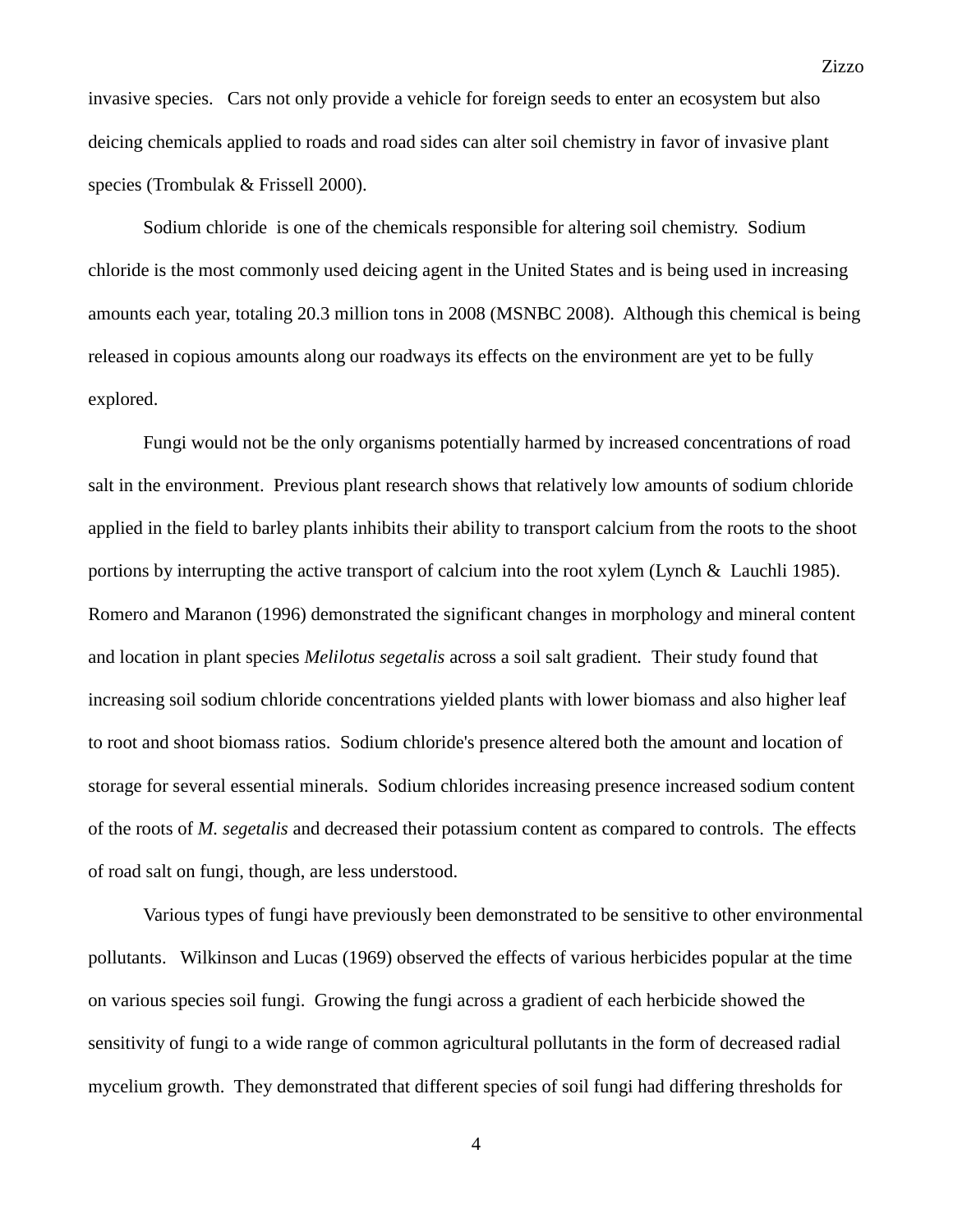sensitivity, but that sensitivity was maintained across different growth mediums. These results were replicated by Smith and Lyon (1976) looking at the effects of the herbicide Paraquat on soil fungi. They not only found decreased radial growth but also the more reliable measure of dry fungal mass.

Experiments with the aquatic fungi *Dendryphiella salina* showed a negative correlation between the presence of sodium ions and glucose uptake along with dry fungal weight (Allaway and Jennings 1970). Although not directly analogous to terrestrial fungi the mycelium is similarly exposed to a highsolute environment as a fungus in a salt-polluted substrate might. From their findings Allaway and Jennings go on to claim that, though the point of inhibition varies between species, the vegetative growth of all fungi is inhibited by sodium.

Allaway and Jennings' demonstration of the negative effect of solutes, specifically sodium ions, on fungal growth raises the question of water potential and its effects on fungi health. Water potential is a measure of the potential energy of water movement compared to pure water and decreases with increasing solutes. Water potential reflects how freely water can flow. Water with lower potential than that within the fungal cells should disrupt transport between the cells and their environment. Griffin (1977) applies this fundamental idea to wood-decaying fungi, stating that lower water potentials should inhibit the ability of fungi to move extracellular enzymes and take up the simple sugars they help form.

This idea was demonstrated to be reality by Griffith and Boddy (1991) concerning ash and oak twig decomposing fungi. Various species of primary decomposers isolated from wild twigs and branches were grown in two dimensional substrates across a water potential gradient. As expected, lower levels of water potential significantly or drastically changed the radial growth but also morphology and pigmentation of the fungi. A decrease in growth over time in relation to decreasing water potential was common to all species, though the point and degree of inhibition was dependent on species. Species isolated from decaying oak samples were the most sensitive to water potential with complete growth inhibition and sometimes mortality at water potentials less than -4.0 MPa, a relatively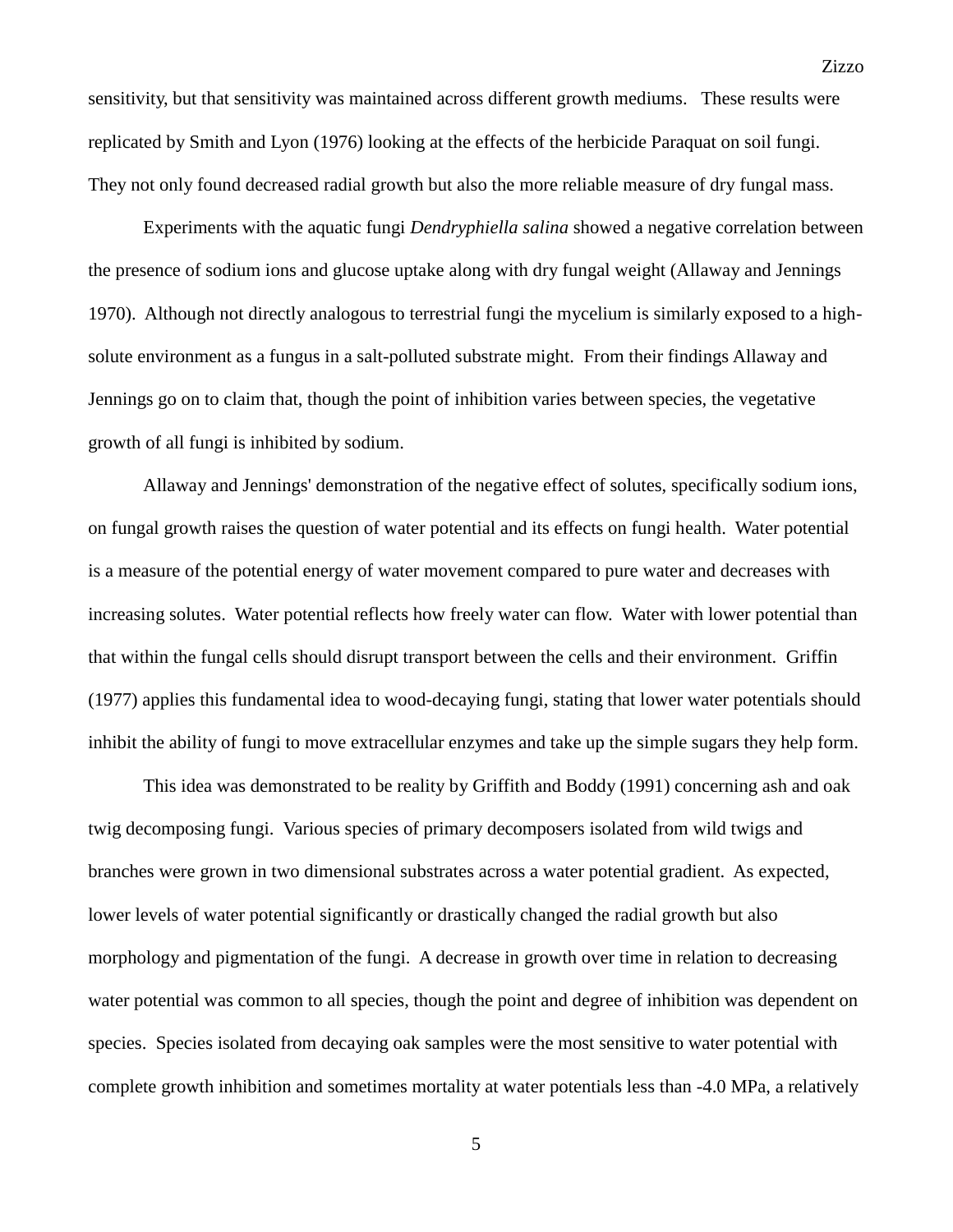low figure compared to the rest of the fungi observed. Heavily pigmented species decreased in pigmentation with decreasing water potential and one reverted to a more primitive morphology. Griffith and Boddy call for future observation of extracellular enzyme activity, citing the change in pigmentation as a likely marker for changes in enzyme production.

This study seeks to demonstrate the effects of road salt in the form of sodium chloride on four species of saprotrophic mushroom-forming fungi native to Kenosha Country, Wisconsin with a common ecological niche: oak forests. In particular, the effect of road salt on lignin-degrading saprotrophs will be examined. Lignin is the second most abundant organic polymer on earth and is constructed by woody plants to provide structure for vertical growth and vascular tissues (Boerjan & Baucher 2003, Vishal & Nerud 2002). Lignin-degrading saprotrophic fungi, also known as white-rot fungi, are the most efficient organisms at breaking down lignin, demonstrating their ecological importance (Vishal & Nerud 2002). These fungi are also growing in interest for use breaking down industrial pollutants and the remediation of polluted environments (Vishal  $\&$  Nerud 2002, Stamets 2005, Minussi et al 2001). The expectation of this study is that increasing concentrations of road salt in the substrate of a saprotrophic fungus will lower its ability to fulfill its ecological role excreting enzymes. The first hypothesis is that there will be a negative morphological response in the form of decreased radial growth with increased substrate sodium chloride concentration. The second hypothesis is that activity of the extracellular enzymes used to degrade lignin will also decrease with increasing amounts of road salt in the fungus' immediate environment.

# **Methods and Materials**

## **Species Descriptions**

Four species of fungi were chosen for their similar ecological roles in southeastern Wisconsin. The species *Laetiporus sulphureus* (Bull. ex Fr.), *Ganoderma lucidum* (Curt. ex Fr.), *Trametes*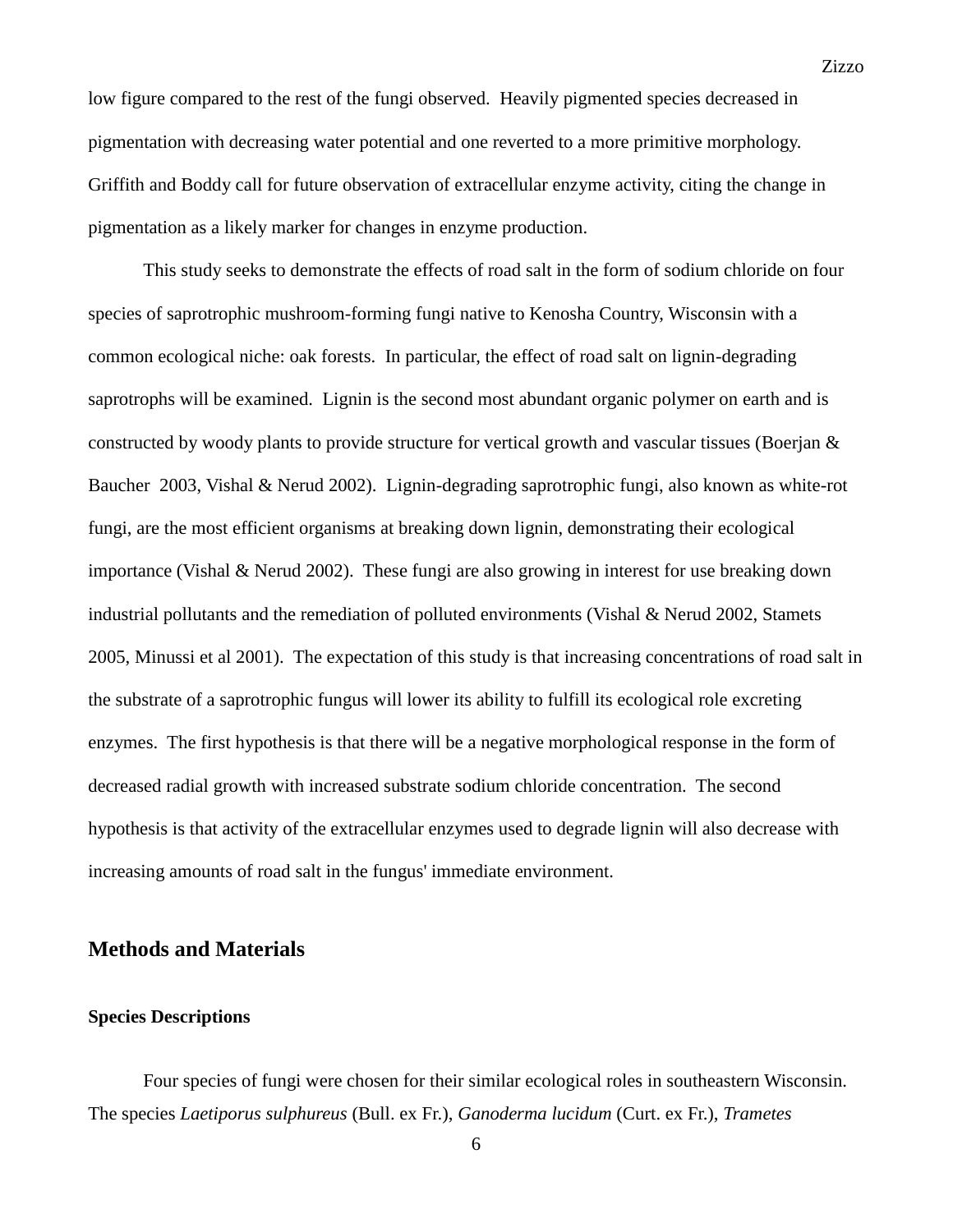*versicolor* (L. ex Fr.) and *Pleurotus ostreatus* (Jacq. ex Fr.) are mushroom-forming fungi native to the area (Murphy 1996). These species were selected for research because they are ecologically redundant, all being a primary decomposer of hardwoods, specifically oak trees (Stamets 2005). The species *L. sulphureus* is unique among the four because it is a 'brown rot' fungus, breaking down cellulose as opposed to the other three lignin-decomposing 'white rot' fungi (Stamets 2005). This research measures the activity of lignin-degrading enzymes and *L. sulphureus* was selected as an out group for comparison. Since *L. sulphureus* does not use phenol oxidases there should be no reaction for its extracellular enzyme analysis, providing comparison to the other three species which should show strong activity.

## **Culture Collection and Propogation**

Commercial varieties bred and selected for mushroom farming were purchased from Mushroom Harvest in Athens, Ohio. These came in the form of culture storage slants and were stored at 2 degrees Celcius until used, less than six months later. During the summer of 2008 wild fruit bodies of *L. sulphureus, P. ostreatus* and *T. versicolor* were also collected in forests in or adjacent to Kenosha County, Wisconsin. A living specimen of *G. lucidum* was never found so the ecologically and morphologically similar *Ganoderma applanatum* was collected (Stamets 2005). Whole mushrooms were collected in paper bags and let sit overnight to eject spores. Species were identified by observing morphological features of the carpophores, mycelium appearance and spore print color.

The collected carpophores for the wild fungi were transferred to and grown on nutrient agar. This was done in a laminar flow hood to decrease chances of airborne contamination of the growing medium. Fruit bodies were rubbed with iodine tincture to reduce the possibility of their own spores germinating and contaminating the culture. This was a concern as genetic differences between supposedly identical cultures could account for variation in growth and enzyme activity. Inside the flow hood the carpophores were torn open, exposing clean flesh. Using a scalpel, small sections of condensed hyphae within or near the base of the stem were transferred to potato dextrose agar. The inoculated petri dishes were observed daily and the leading edges of clean mycelia was transferred away from contaminants until clean and healthy cultures of each species were isolated. Growth rates, visual appearance and hyphal density of wild cultures were compared with dishes of the commercial types to verify isolation.

Deep-welled dishes of autoclave-sterilized potato dextrose agar (PDA) were used to propagate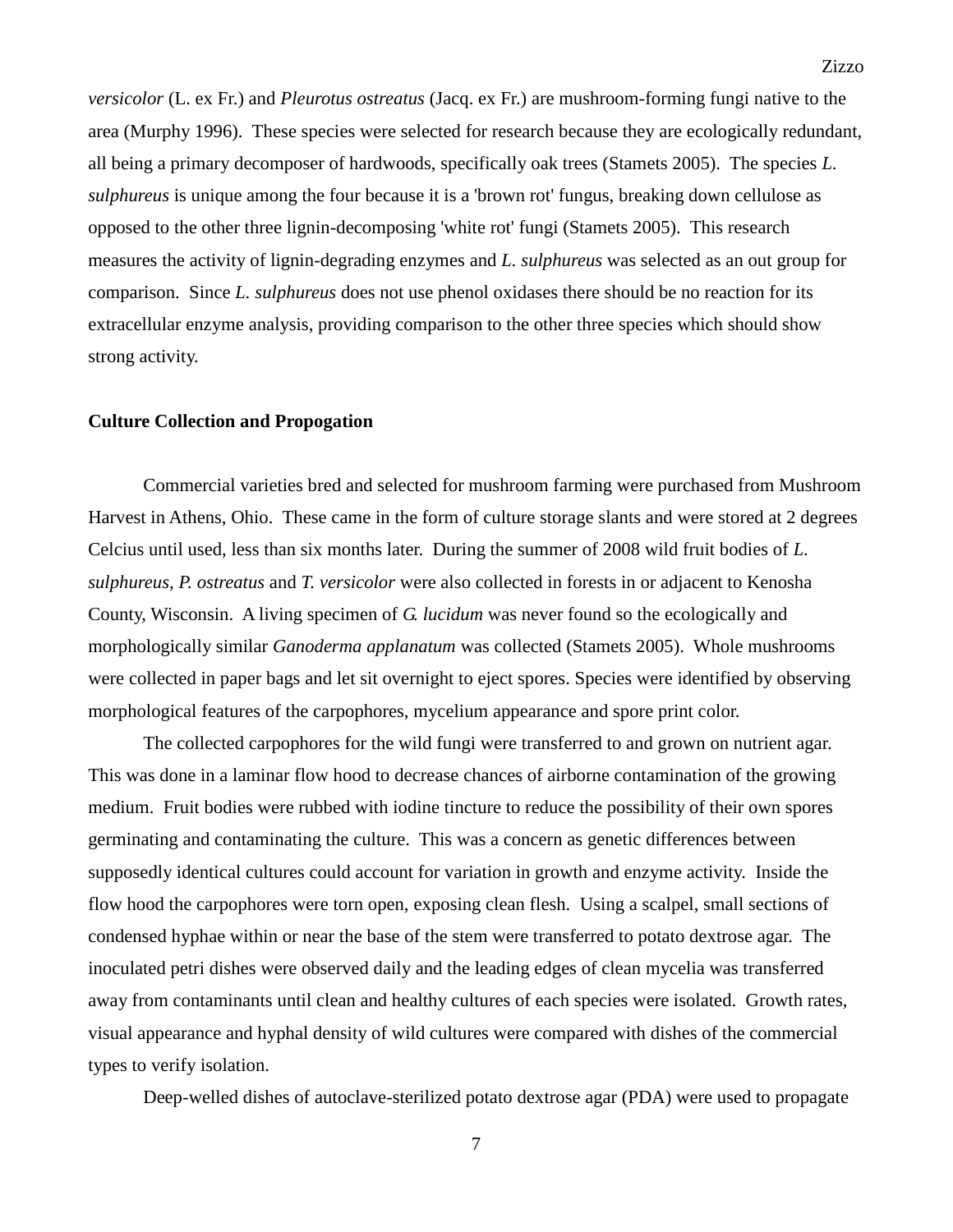the mycelium isolates. In each plate was poured 10ccs of PDA using a syringe to standardize the nutrients available to each culture. Small sections from the commercial culture slants or cultured wild clones were transferred to agar plates and incubated for 9 days. On the leading edges of the growing fungus was cut a grid creating 2mm by 2mm sections for inoculation plugs of a standardized size and dimension with the purpose of obtaining vigorously growing mycelium with a common amount of hyphae per area for each culture.

## **Salt Treatments**

After propagation of the isolated cultures, inoculation plugs were transferred to plates containing one of the three different levels of added sodium chloride: 0ppm, 461ppm and 890ppm. The 0ppm level gave comparison for the other two salt levels observed in the environment. An Analytical Chemistry class at Carthage College taught by Dr. Blaine in the Spring of 2008 measured 461ppm of sodium chloride in the Pike River in Kenosha, Wisconsin after the snow melt. 890ppm of sodium chloride has been observed in areas exposed to long term road salt usage 5 meters from the road side (Hofstra & Smith 1984).

Treatments were applied to the fungi by preparing petri dishes with 10.0ml of PDA prepared with either 0ppm, 461ppm or 890ppm of sodium chloride. The NaCl was added while mixing the agar before autoclaving. To these plates were transferred the 2mm by 2mm sections of the appropriate culture.

#### **Morphological and Functional Analysis**

The effects of road salt on the different species of fungi was observed morphologically and functionally through measuring radial growth over time and extracellular enzyme analysis.

Culture diameter was measured using a ruler and averaging the most narrow and widest dimensions of each culture for the commercial varieties of each species after incubating in petri dishes after 6 days of growth. Each plate was kept in the same environment to limit error from variables such as temperature that could affect the growth rate of the fungi.

The primary mechanism of white-rot fungi in breaking down lignin has been identified as extracellular phenol oxidase enzymes, particularly laccase (Vishal & Nerud 2002, Minussi et al 2001, Sinsabaugh et al. 1991). Extracellular enzyme analysis focused on the activity phenol oxidases. The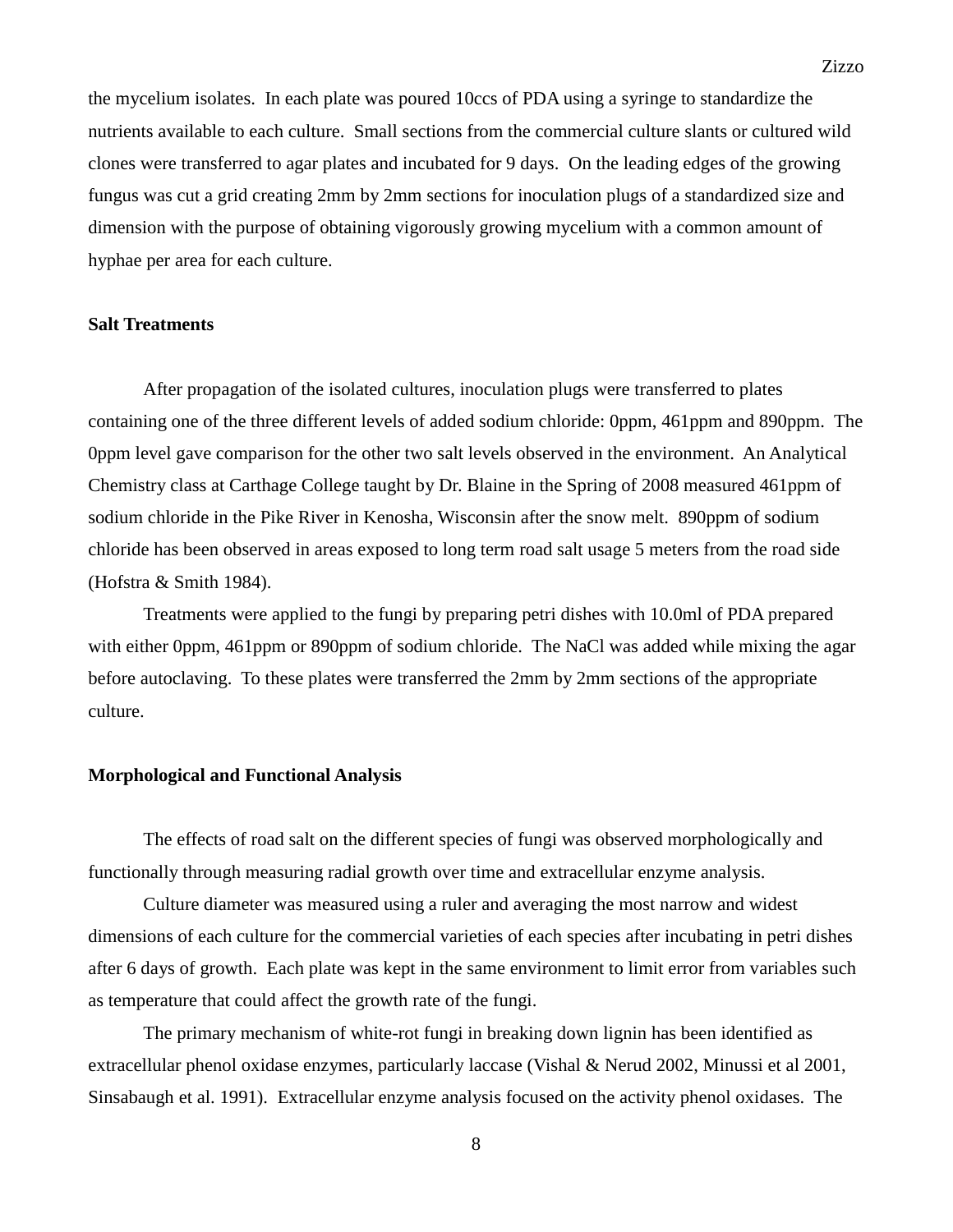extracellular enzyme analysis was done on a 96 well microplate as described by Sinsabaugh, 1991. The sample, in this case colonized nutrient agar, is homogenized and suspended in an acetate buffer to which L-DOPA is applied. The L-DOPA gives a colored response which can then be read by a spectrophotometer. Microplates treated with L-DOPA were incubated for 19 hours before analysis. A BioTek x800 reader was used to measure the absorbance created in the microplates by the colored L-DOPA and phenol oxidase reaction.

## **Data Analysis**

Variance between the radial mycelial growth over time of the commercial types of the four species was quantified using a full factorial ANOVA in SPSS 17.0 with culture width as the dependent variable and species and sodium chloride concentration as fixed nominal and ordinal factors, respectively. This demonstrates the relationship between culture width and species, culture width and sodium chloride concentration and the interaction between species and salinity.

Spectrophotometer readings were converted to umol per hour per gram of substrate per the Sinsabaugh, 1991, enzyme analysis protocol. The results of these calculations were analyzed in the same way as radial growth but using phenol oxidase activity as the dependent variable.

## **Results**

## **Radial Growth**

There was a statistically significant relationship of  $P < 0.05$  between radial growth over time and sodium chloride concentration for the commercial types of each species (Table 1). *T. versicolor*  was the most rapid growing species with *P. ostreatus* showing the least radial growth per time. *L. sulphureus* showed the most sensitive species to sodium chloride as can be measured by radial growth over time between the control and 461ppm treatment while *G. lucidum* reacted most negatively in the transition to 890ppm. There was not shown to be a significant interaction between fungi species and sodium chloride concentration tolerance. Figure 1 shows the growth differences visually with 95%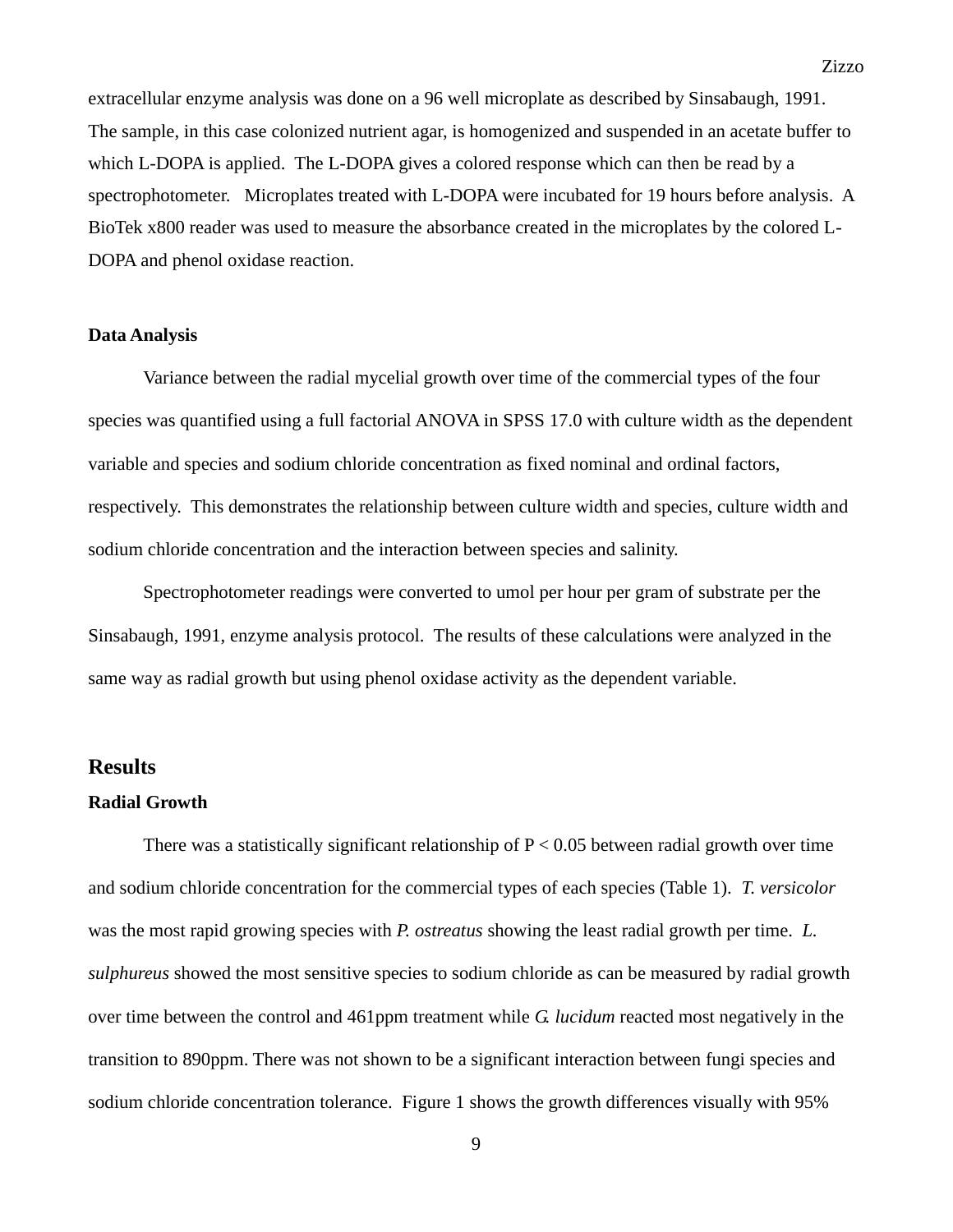confidence intervals provided as error bars.

In addition to ruler measurements, *P. ostreatus* cultures in higher salinity treatments appeared in the petri dishes to be less dense in mycelium due to their translucence. Another observation on growth patterns was that *L. sulphureus* cultures were visibly less opaquely orange as the substrate sodium chloride level increased. It was unclear if this visible change was a decrease hyphal density or only pigmentation.

Figure 1, Growth data for commercial cultures of each species after six (6) days of growth demonstrating the response to sodium chloride concentration in the substrate as measured by radial growth.



95% Confidence Invervals shown as Error Bars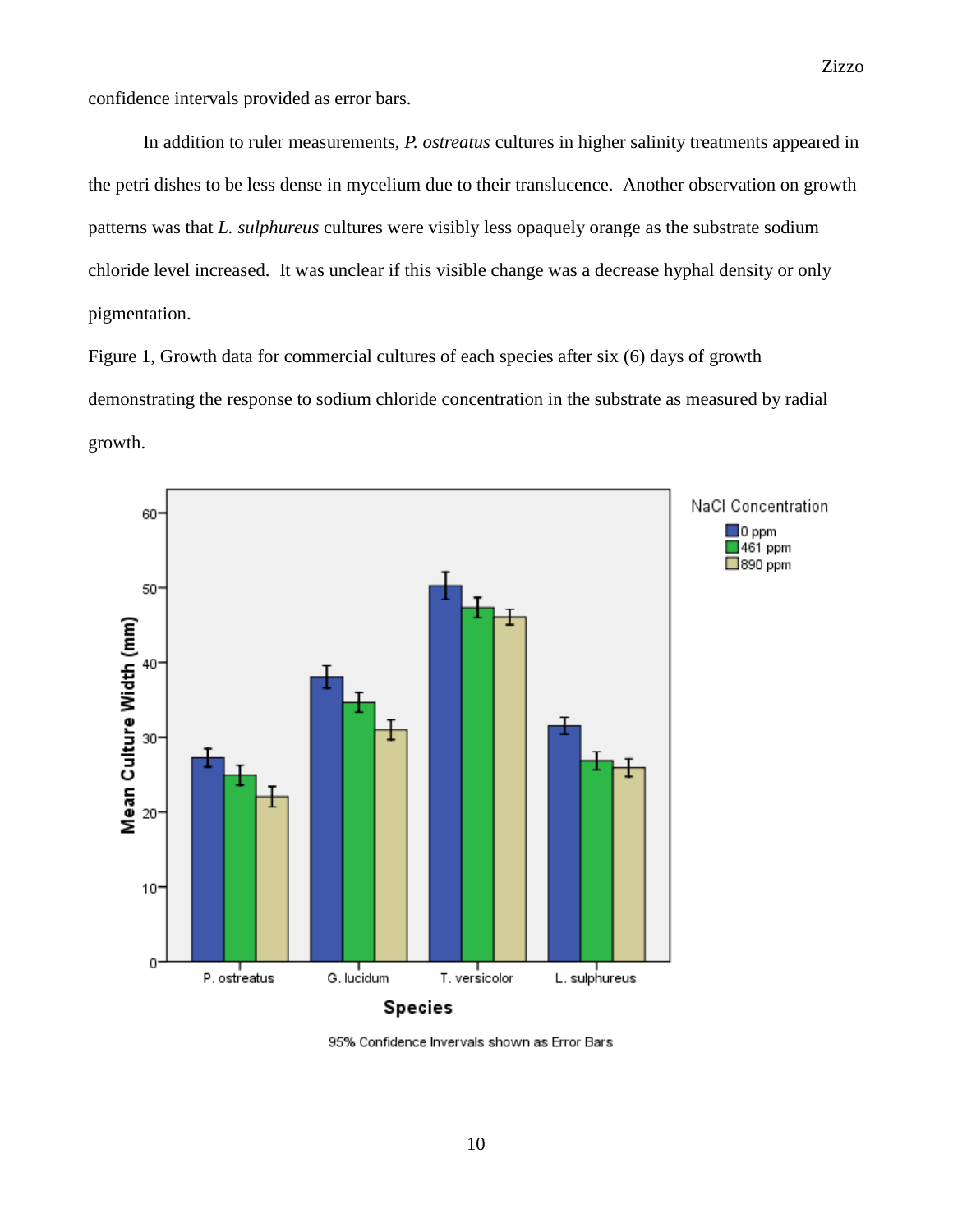Zizzo

Table 1, Factorial ANOVA results of growth data of commercial types of each species (*G. lucidum, P. ostreatus, L. sulphureus and T. versicolor*).

| Dependent Variable: Culture Width (mm) |                            |     |             |           |      |  |
|----------------------------------------|----------------------------|-----|-------------|-----------|------|--|
| Source                                 | Type III Sum<br>of Squares | df  | Mean Square | F         | Sig. |  |
| Corrected Model                        | 15084.333ª                 | 11  | 1371.303    | 237.831   | .000 |  |
| Intercept                              | 206045.000                 |     | 206045.000  | 35735.265 | .000 |  |
| <b>Species</b>                         | 14096.822                  | 3   | 4698.941    | 814.957   | .000 |  |
| ppmNaCl                                | 926.233                    | 2   | 463.117     | 80.320    | .000 |  |
| Species * ppmNaCl                      | 61.278                     | 6   | 10.213      | 1.771     | .108 |  |
| Error                                  | 968.667                    | 168 | 5.766       |           |      |  |
| Total                                  | 222098.000                 | 180 |             |           |      |  |
| <b>Corrected Total</b>                 | 16053.000                  | 179 |             |           |      |  |

**Tests of Between-Subjects Effects** 

a. R Squared =  $.940$  (Adjusted R Squared =  $.936$ )

# **Extracellular Enzyme Activity**

There was little to no phenol oxidase activity measured for *L. sulphureus* (Figure 3). Figure 3 shows the mean values of activity measured through absorbance by the microplate reader for the commercial *L. sulphureus* samples. Each 151ppm sodium chloride treatments' activity after conversion from absorbance was less than one, which is unfeasible as there can not be less than no activity of any certain enzyme. Negative values were thus set to zero for the purpose of analysis and Figure 3.

Samples for *G. lucidum* and *G. applanatum* both exhibited a large amount of variance relative to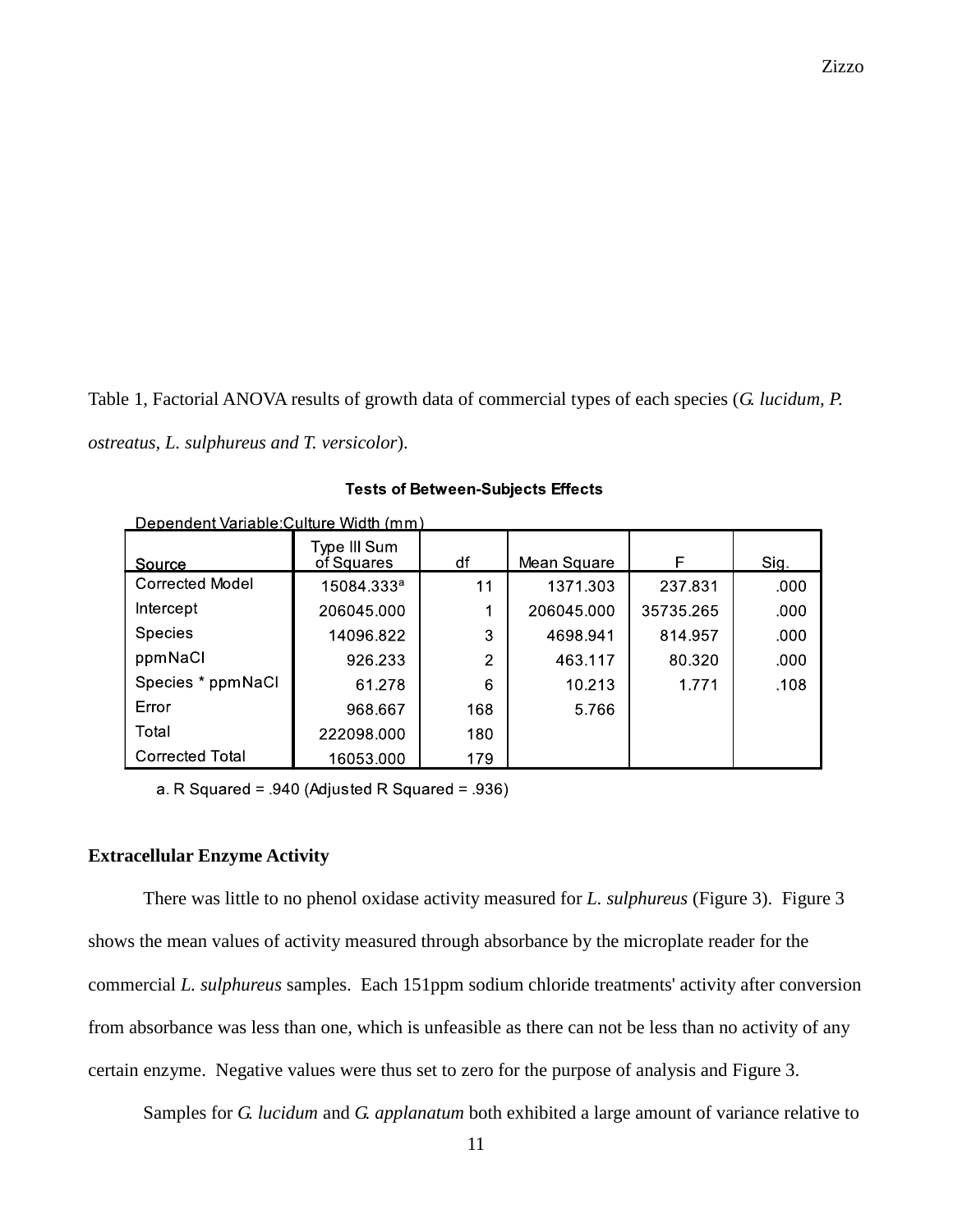the mean phenol oxidase activity with their 95% confidence intervals' range sometimes exceeding that of the mean value (Figure 2). An ANOVA was performed on *G. applanatum* to explore the strength of the relationship between parts per million of sodium chloride in the substrate and measured extracellular enzyme activity. With  $P > 0.05$  ( $P = 0.390$  for the ppm NaCl factor) a negative response to sodium chloride concentration through extracellular enzyme activity was not strong enough to come to the conclusion that the two are correlated. A factorial ANOVA was performed with both species (*G. lucidum* and *G. applanatum*) and P decreased to  $P = 0.224$ , still not strong enough of a trend to establish a relationship between substrate salinity and phenol oxidase activity (Table 4). There was no trend seen in the interaction between species and parts per million of sodium chloride (Table 4). Although statistically a consistent negative trend between sodium chloride concentration and extracellular enzyme activity wasn't demonstrated visually there was a distinct and consistent pattern viewable by eye, with increased levels of salinity showing lighter color reaction, suggesting decreased extracellular enzyme activity.

In contrast with the *Ganoderma spp.* results, *P. ostreatus* showed a distinct negative reaction in measured phenol oxidase activity to increased concentrations of sodium chloride in the substrate (Figure 2). The variance was much smaller in relation to the mean than with both *Ganoderma spp.*  also, with the 151ppm and 461ppm treatments both being outside the 95% confidence interval of the 0ppm control samples.

The results of *G. lucidum*, *G. applanatum* and *P. ostreatus*' extracellular enzyme activity were used as the dependent variable for another factorial ANOVA with sodium chloride concentration and species. This analysis showed a statistically significant response to substrate salinity with  $P < 0.05$ (Table 2). The interaction between species and response to parts per million of sodium chloride was not significant ( $P = 0.132$ ) but was much lower and thus stronger than that between only the *Ganoderma spp.* (Table 2, Table 4).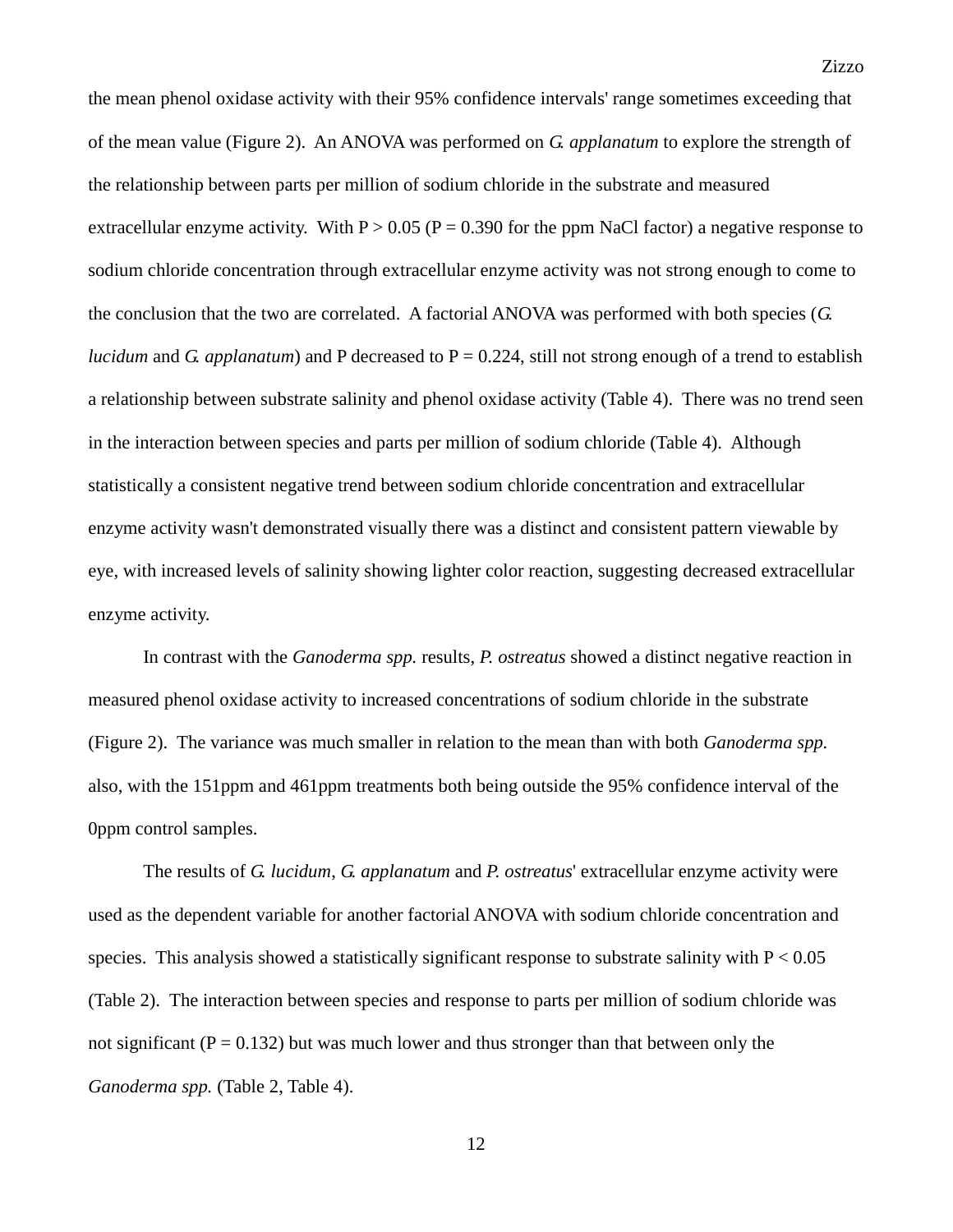Figure 2, Mean extracellular phenol oxidase activity of species *G. lucidum*, *G. applanatum* (wild) and *P. ostreatus.* Error bars show the 95% confidence interval for each treatment.





Error Bars Show 95% Confidence Interval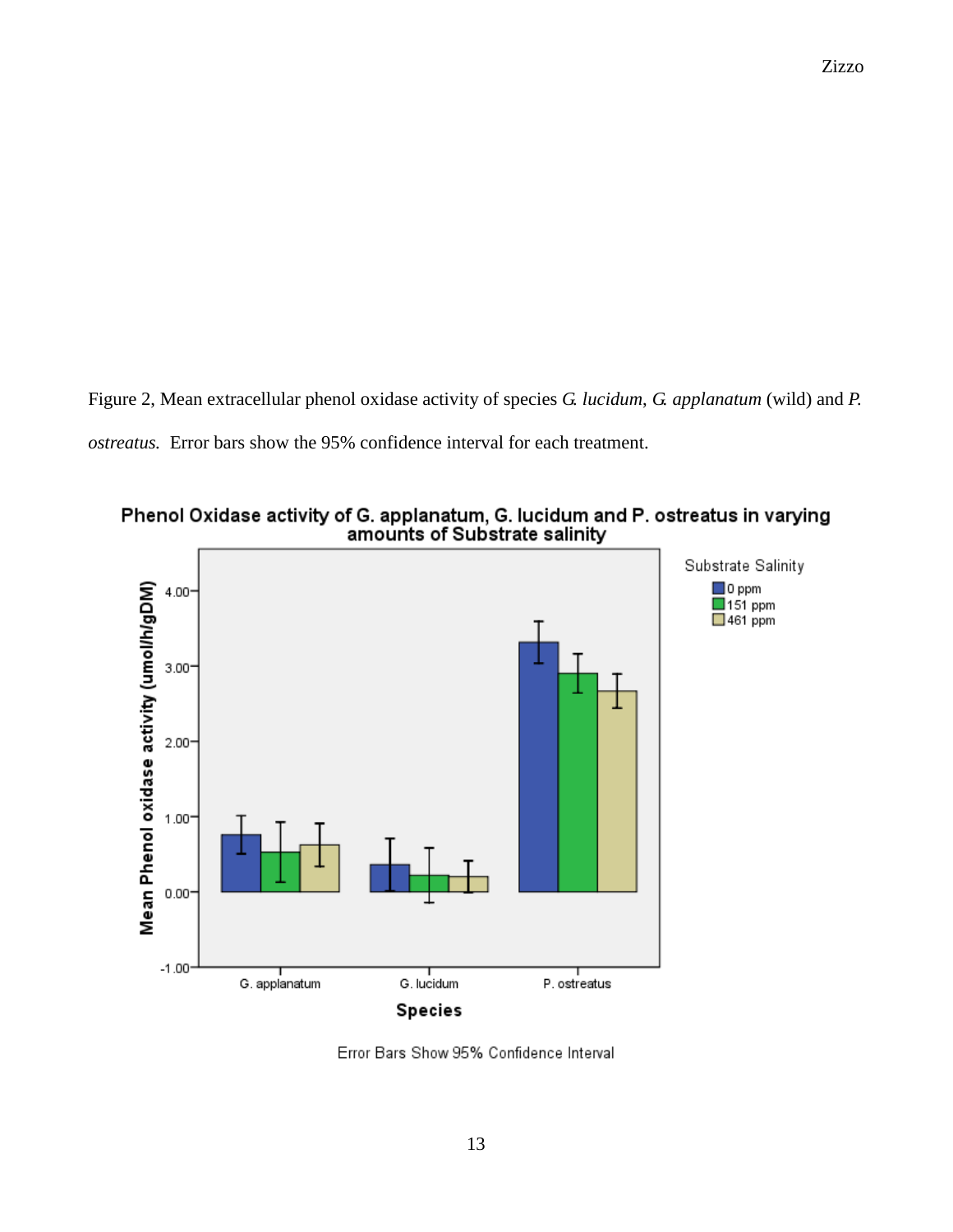Table 2, ANOVA between extracellular phenol oxidase activity, substrate salinity and species for *G.* 

*lucidum*, *G. applanatum* (wild) and *P. ostreatus* **Tests of Between- Subjects Effects**

| <b>Tests of Between- Subjects Effects</b>                |                         |    |             |          |       |  |  |
|----------------------------------------------------------|-------------------------|----|-------------|----------|-------|--|--|
| Dependent Variable: Phenol oxidase activity (umol/h/gDM) |                         |    |             |          |       |  |  |
| Source                                                   | Type III Sum of Squares | df | Mean Square | F        | Sig.  |  |  |
| <b>Corrected Model</b>                                   | 65.491 <sup>a</sup>     |    | 8.186       | 142.216  | .000  |  |  |
| ntercept                                                 | 74.508                  |    | 74.508      | 1294.378 | .000  |  |  |
| ppm                                                      | .851                    |    | .426        | 7.394    | 0021. |  |  |
| species                                                  | 64.203                  |    | 32.102      | 557.676  | .000  |  |  |
| ppm * species                                            | .437                    |    | .109        | 1.897    | .132  |  |  |
| Error                                                    | 2.072                   | 36 | .058        |          |       |  |  |
| Total                                                    | 142.072                 | 45 |             |          |       |  |  |
| Corrected Total                                          | 67.563                  | 44 |             |          |       |  |  |
| a. R Squared = $.969$ (Adjusted R Squared = $.963$ )     |                         |    |             |          |       |  |  |

|  |  | <b>Tests of Between- Subjects Effects</b> |  |  |
|--|--|-------------------------------------------|--|--|
|--|--|-------------------------------------------|--|--|

Table 3, The relationship between substrate salinity and extracellular enzyme (phenol oxidase) activity for *G. applanatum* (wild).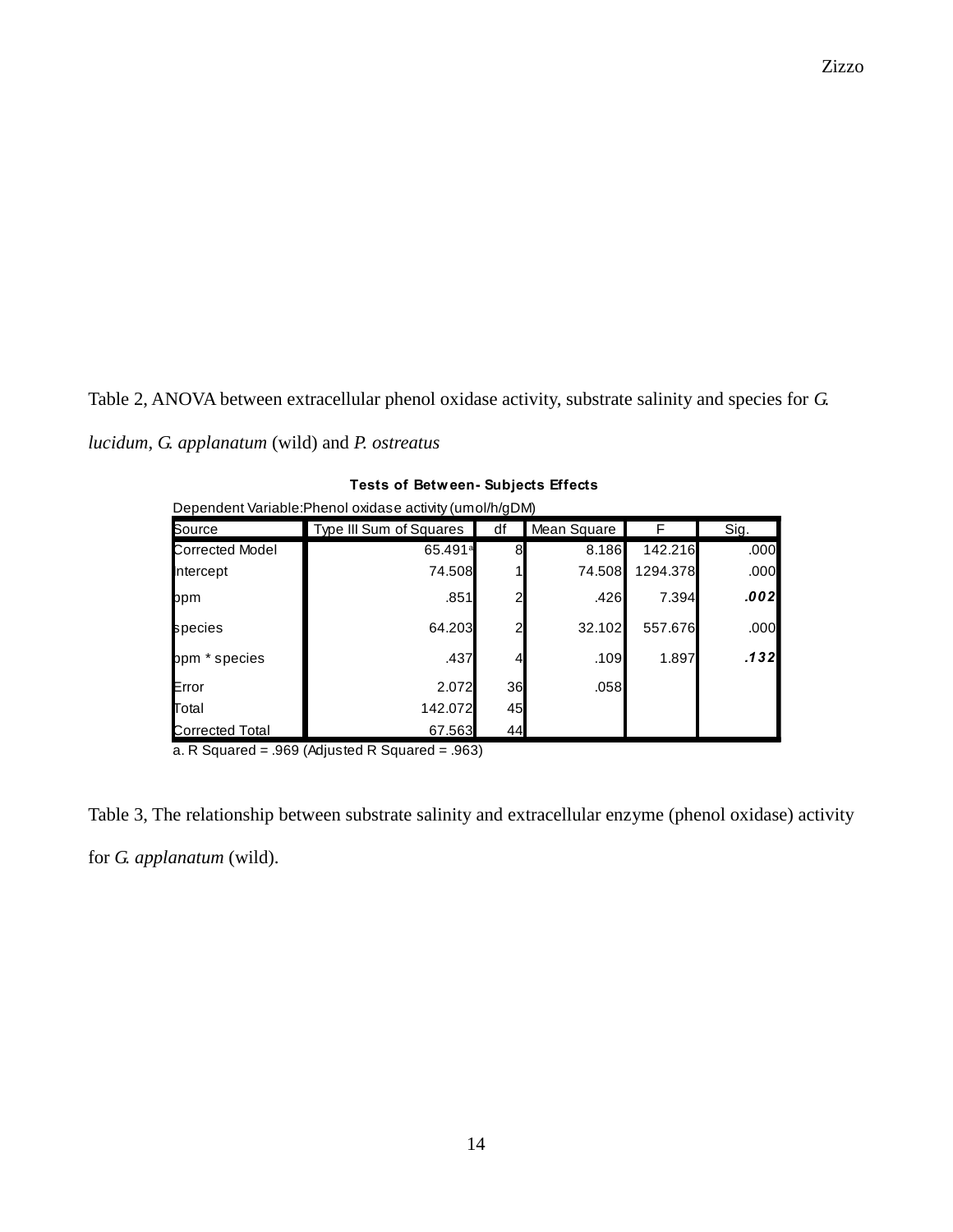# Tests of Between-Subjects Effects

| Source          | Type III Sum of Squares | df              | Mean Square |        | Siq  |
|-----------------|-------------------------|-----------------|-------------|--------|------|
| Corrected Model | .134학                   |                 | .067        | 1.019  | .390 |
| Intercept       | 6.085                   |                 | 6.085       | 92.291 | .000 |
| ppm             | .134                    |                 | .067        | 1.019  | .390 |
| Error           | .791                    | 121             | .066        |        |      |
| Total           | 7.011                   | 15              |             |        |      |
| Corrected Total | .9261                   | 14 <sub>1</sub> |             |        |      |

Dependent Variable: Phenol oxidase activity (umol/h/gDM)

Figure 3, Extracellular phenol oxidase activity of *L. sulphureus*. The 151ppm treatment is zero because all values were less than one.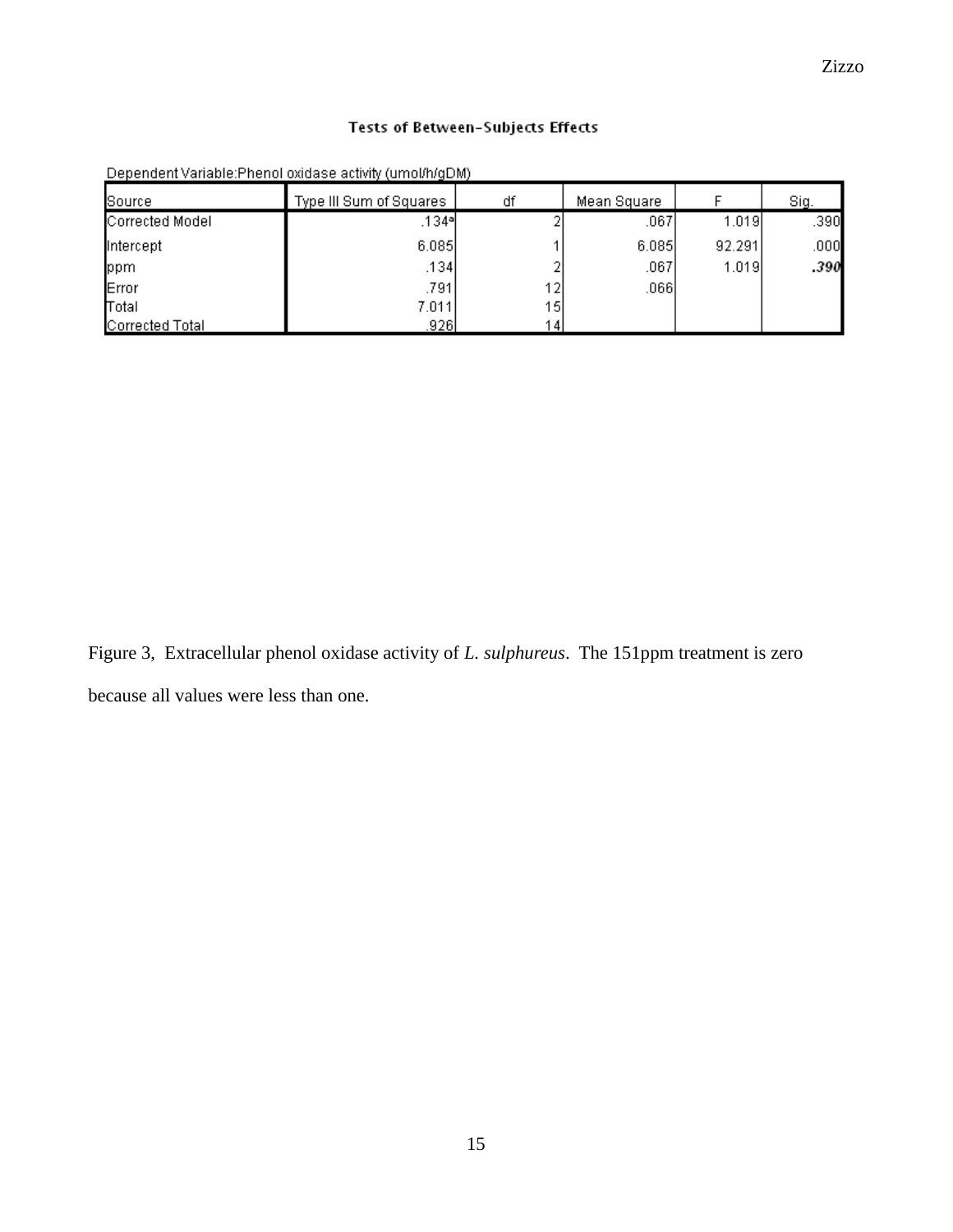

Phenol oxidase activity of L. sulphureus in varying amounts of Substrate salinity

Error Bars show 95% Confidence Interval

Table 4, Showing the relationship substrate salinity and extracellular enzyme activity for *G. lucidum*  and *G. applanatum* (wild), exploring the differences in response to salinity between the commercial *G.*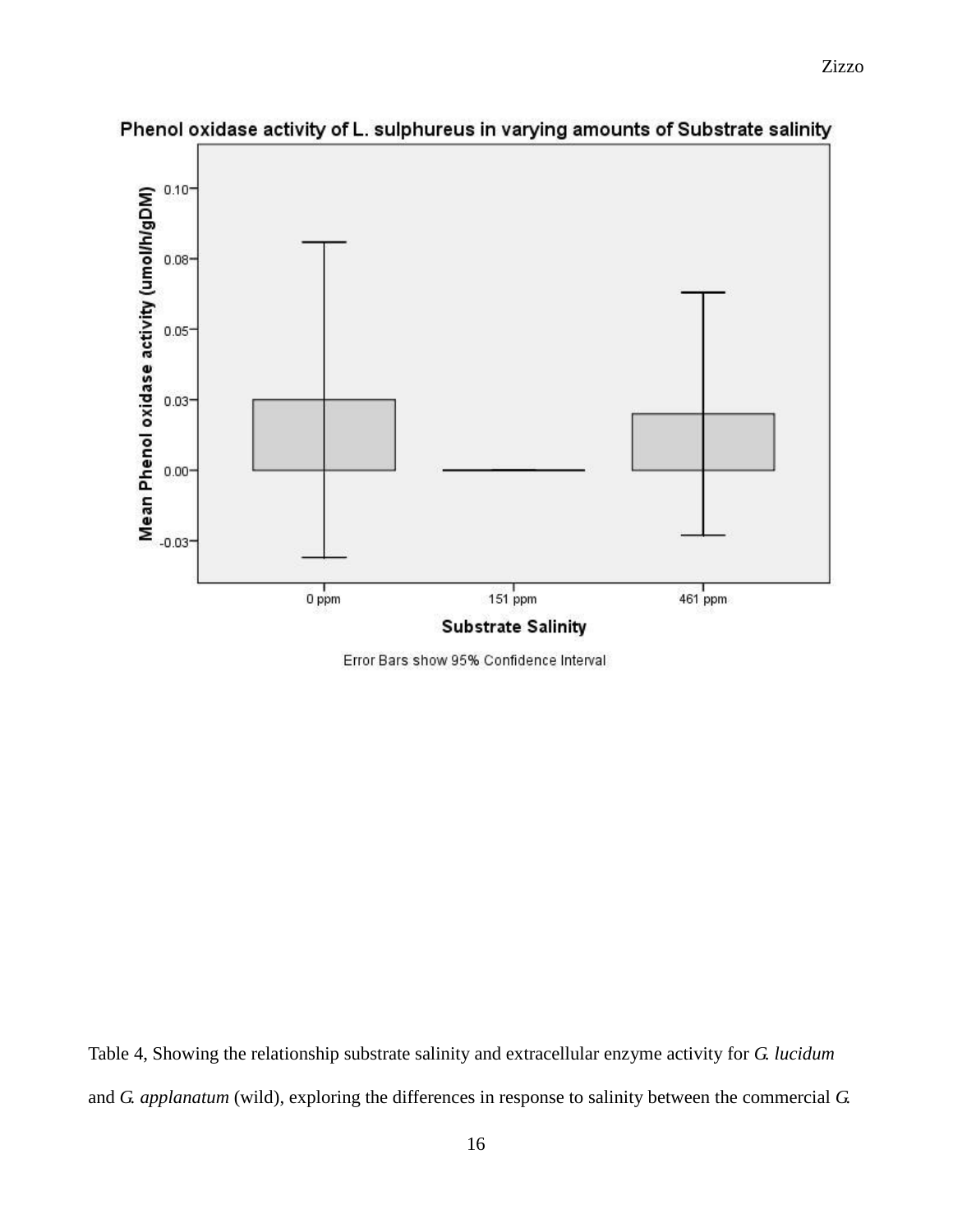*lucidum* culture and the related *G. applanatum* culture cloned from the field.

| <b>Tests of Between- Subjects Effects</b><br>Dependent Variable: Phenol oxidase activity (umol/h/gDM) |        |    |       |        |      |  |
|-------------------------------------------------------------------------------------------------------|--------|----|-------|--------|------|--|
|                                                                                                       |        |    |       |        |      |  |
| <b>Corrected Model</b>                                                                                | 1.342a |    | .268  | 3.934  | .010 |  |
| ntercept                                                                                              | 5.918  |    | 5.918 | 86.759 | .000 |  |
| ppm                                                                                                   | .217   |    | .109  | 1.593  | .224 |  |
| species                                                                                               | 1.115  |    | 1.115 | 16.349 | .000 |  |
| ppm * species                                                                                         | .009   |    | .005  | .068   | .934 |  |
| Error                                                                                                 | 1.637  | 24 | .068  |        |      |  |
| Total                                                                                                 | 8.896  | 30 |       |        |      |  |
| Corrected Total                                                                                       | 2.979  | 29 |       |        |      |  |

## **Tests of Between- Subjects Effects**

a. R Squared = .450 (Adjusted R Squared = .336)

# **Discussion**

#### **Radial Growth**

The first hypothesis was statistically supported in that there was a strong and consistent negative morphological reaction to increased concentrations of sodium chloride in the substrate for each of the four species (Commercial varieties of *G. lucidum*, *L. sulphureus*, *T. versicolor* and *P. ostreatus*) examined as measured by radial growth rate .

In addition, morphological appearance changed with increasing levels of sodium chloride in the agar growth medium for species *L. sulphureus* and *P. ostreatus* with decreases in opacity. This suggests decreased hyphal density with increased substrate salinity. Considering *L. sulphureus* it is unclear whether it was a decrease in hyphal density or simply a loss of orange pigment. Griffith and Body (1991) observed decreased pigmentation in some primary decomposing fungi as water potential lowered (as caused by an increase of substrate solutes) and suggest pigmentation may be an indicator for enzyme activity in some fungi. If the change was instead a decrease in hyphal density then for both *P. ostreatus* and *L. sulphureus* the amount of hyphal surface area anecdotally decreased with increased parts per million of substrate salinity. Less surface area of hyphae translates to less cells exposed to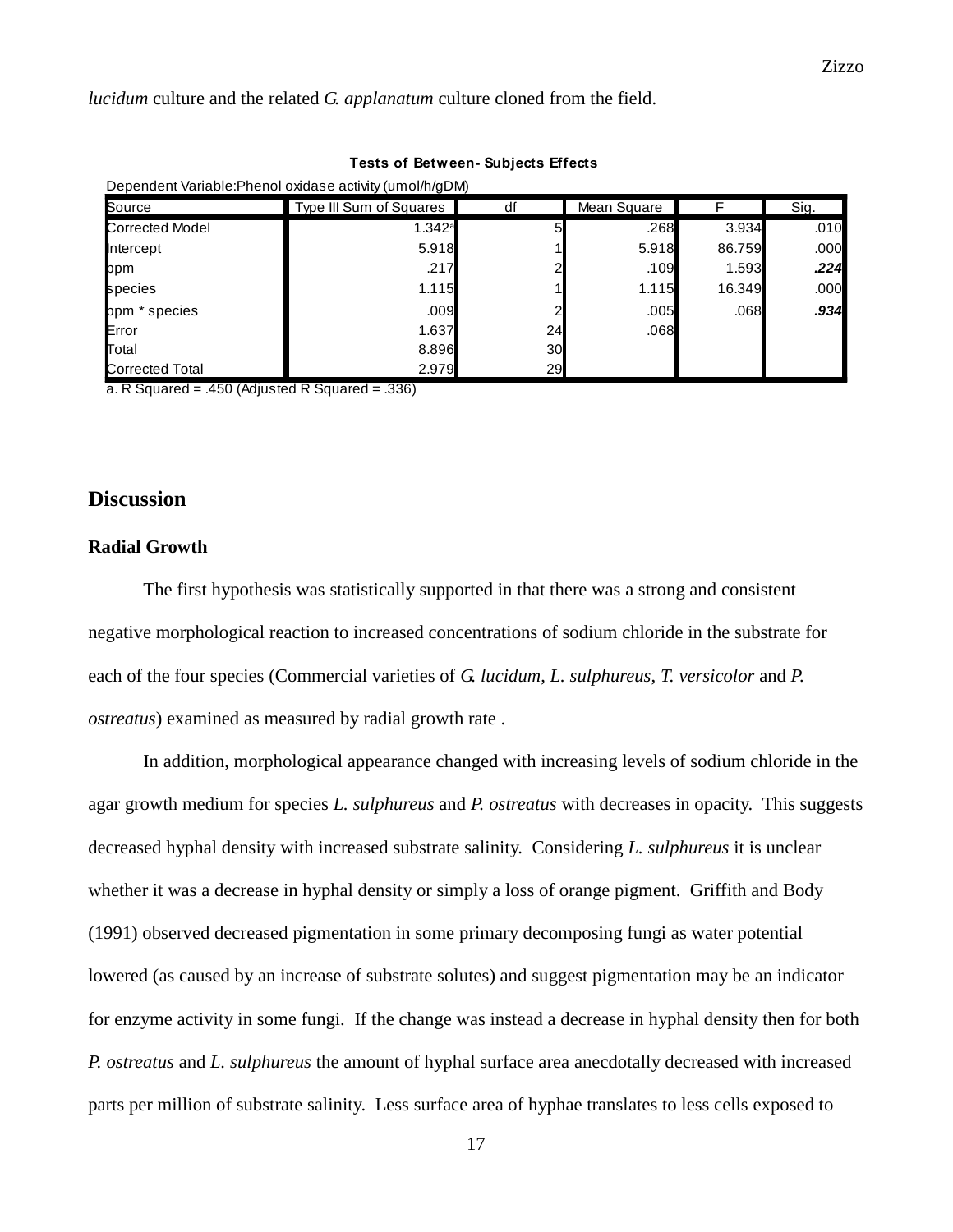their environment from which the fungi secrets its enzymes.

For both radial growth and enzyme activity a significant interaction between NaCl concentration response and species was not strongly established, not supporting Wilkinson and Lucas' observation in 1969 that different species of fungi exhibit varying tolerances to salinity.

#### **Extracellular Enzyme Activity**

In agreement with the second hypothesis, increased concentrations of sodium chloride in the substrate yielded decreased activity in lignin-degrading extracellular enzymes when analyzing *G. lucidum*, *G. applanatum* and *P. ostreatus* together. Individually and when analyzed together *G. applanatum* and *G. lucidum* exhibited too much variance to suggest a trend. Only preliminary data was taken for *T. versicolor* but all three lignin degrading species showed a consistent visual decrease in L-DOPA reaction (which indicates phenol oxidase activity) after incubation, though it could not be quantified as consistent. Phenol oxidase was verified as the enzyme of interest because little to no activity was detected in the cellulose-degrading *L. sulphureus*.

There was a varying amount of systematic error in the measuring of extracellular enzyme activity. The homogenizing of *G. lucidum*, *G. applanatum* and *T. versicolor* in the acetate buffer was only partial because of the blending unit used. These three species formed dense mats of mycelium, as opposed to *P. ostreatus* and *L. sulphureus* which formed rhizomorphic and whispy aggregated filaments of hyphae, respectively. The partial homogenization of *G. lucidum*, *G. applanatum* and *T. versicolor*  samples left visible pieces of interwoven hyphae in the solution pipetted into the microplate wells. Some of the absorbance measured by the spectrophotometer would have been due to the difficulty of light passing through the dense mycelium. The results for *L. sulphureus* make some systematic error clear also due to negative and positive values. Positive values could be due to contamination from airborne microbes that produce phenol oxidases in the samples and should occur from the mycelium in the wells. Note though that the mycelium for *L. sulphureus* was wispy with very low hyphal density in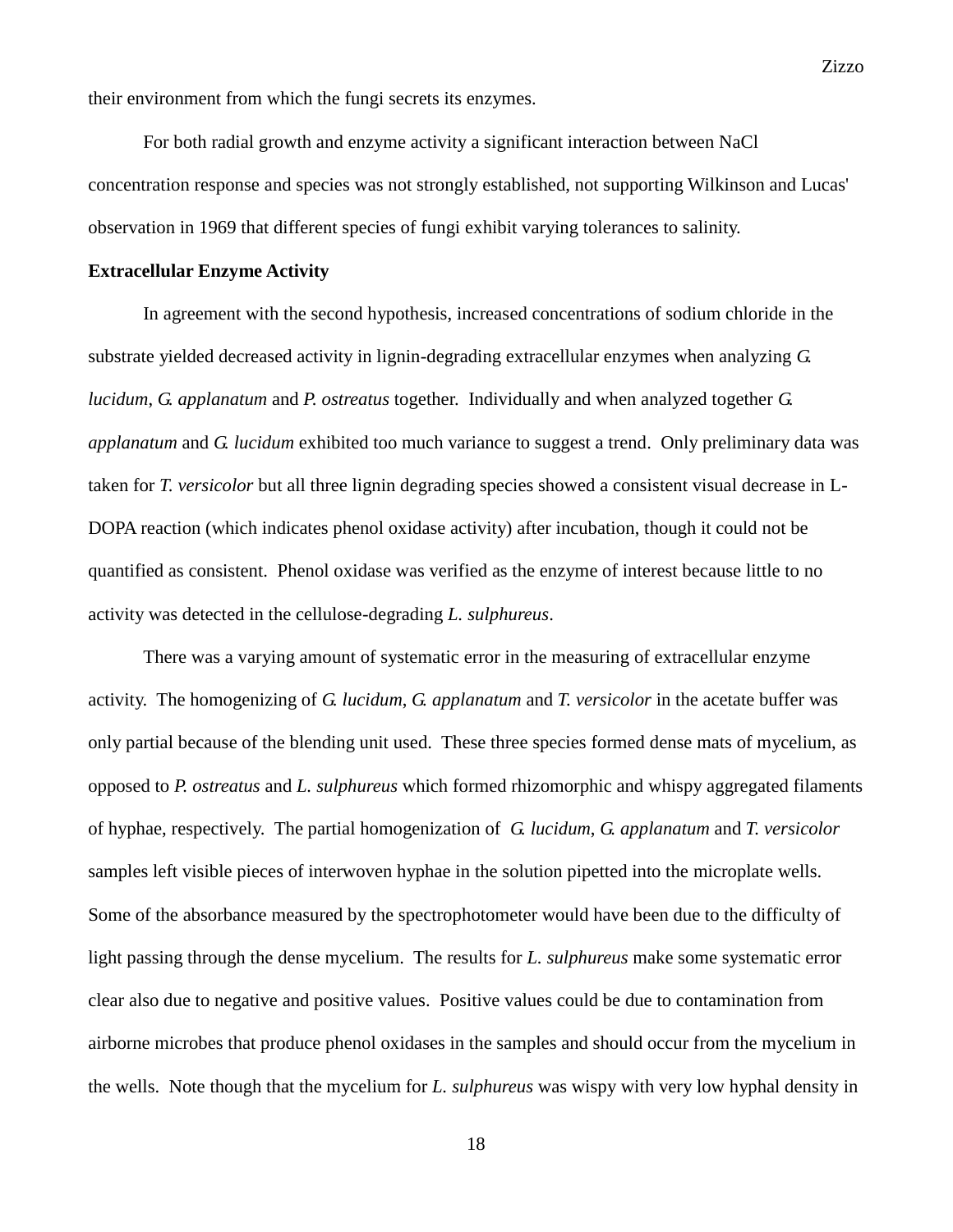relation to the other species. The source for negative values could be airborne contamination to the reference wells, whose values were subtracted from the absorbance from the samples.

Although a negative relationship was supported between substrate salinity and extracellular enzyme activity, it's important to note that there was also a negative relationship between radial growth and sodium chloride concentration and anecdotal evidence of a decrease in hyphal mass for some species. If the spectrophotometer is reading falsely inflated absorbance values due to mycelium in the microplate wells then the decreased amount of mycelium in high salinity samples would yield lower enzyme activity measurements. Without a way to separate the mycelium and/or calculate the difference in hyphal mass between treatments the extent of the effect is unknown.

## **Ecological Implications**

Griffin (1997) stated that decreased water potentials should inhibit the fungus in excreting enzymes. Increased levels of solutes such as sodium chloride (road salt) do lower water potential and thus Griffin's assumptions would agree with my results, systematic error notwithstanding. Decreased amounts of excreted lignin-degrading enzymes by these fungi would slow down their decomposition of freshly fallen hardwoods and the cycling of the nutrients in those hardwoods back into bioavailable forms for other plants.

The affected areas would be along salted roadways. These are ecosystems already subject to large amounts of mechanical and chemical disturbance from road use while at the same time their aesthetic is appreciated by a large amount of people. The quicker and more complete biomass litter is decomposed the quicker eyesores will reenter soils and the healthier the roadside should appear.

Due to the chemical pollution from asphalt and traffic roadsides are areas that are particularly in need of these fungi both for human health and that of the local and downstream ecosystems. *P. ostreatus* showed a strong negative response in enzyme activity to increasing substrate salinity. *P.*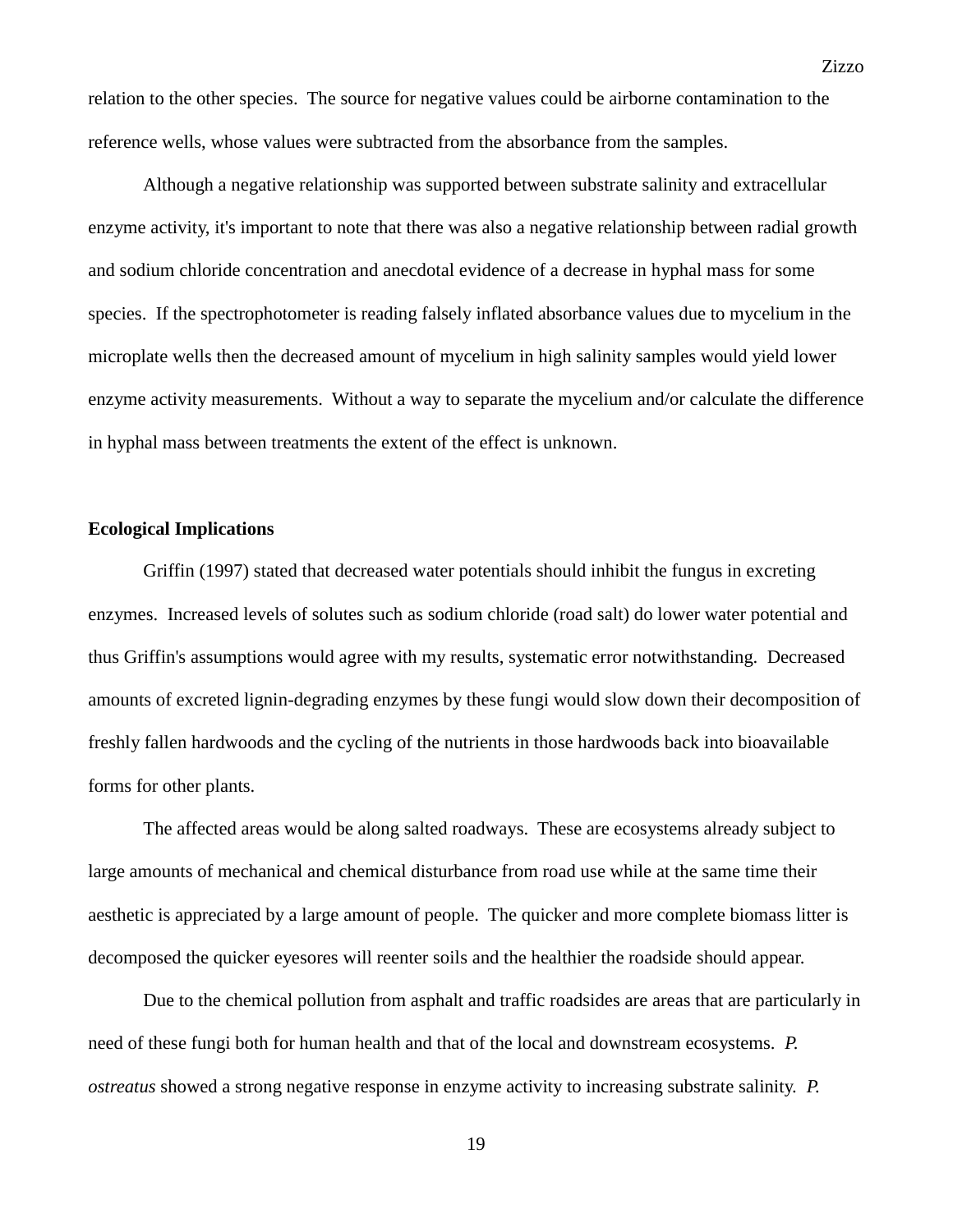*ostreatus* is particularly relevant to controlling roadside pollution because it readily breaks down used automotive oils for food (Stamets 2005). It's also shown in Stamets' research to be more effective than experimental chemical and biological (through bacteria) remediation processes at breaking down diesel fuel in contaminated soils. Lignin-degrading fungi are being found to break down various phenolic pollutants such as resins and industrial dyes, breaking them down into less complex and easier to degrade forms (Gusse et al 2006, Shah & Nerud 2002).

Fungi can also hyperaccumulate heavy metals from their substrate into their fruitbodies, which can then be picked, transported and disposed of in safer locations (Stamets 2005). The mycelium of saprotrophic fungi are also effective environmental filters due to their mesh-like webs of hyphae (Stamets 2005). The particularly dense mats formed by *T. versicolor*, *G. applanatum* and *G. lucidum* should be effective at slowing and sequestering pollutants along the roadways that could otherwise be carried by storm water to surface waters or infiltrate soils and percolate into drinking water.

#### **Continued Research**

The sources of systematic error in this study question whether the trends seen in extracellular enzyme activity are due directly to road salt concentrations in the substrate. It may be that the road salt is decreasing extracellular enzyme activity indirectly through the decrease in radial growth instead. It is plausible though that the decrease in radial growth is due to a hindering of their digestion of the substrate.

To answer this question the extracellular enzyme analysis protocol must be refined. Mycelium need to first be removed from the homogenized solution to read the absorbance of the L-DOPA reaction without undue absorbance from the hyphae. If this was done there should be far less variation in the enzyme analysis data from the solution not being perfectly homogenized. A centrifuge should be able to separate both the agar and the mycelium from the solution while still suspending the enzymes. The pellet formed in the centrifuge could then be washed over a filter to separate the hyphae from the agar.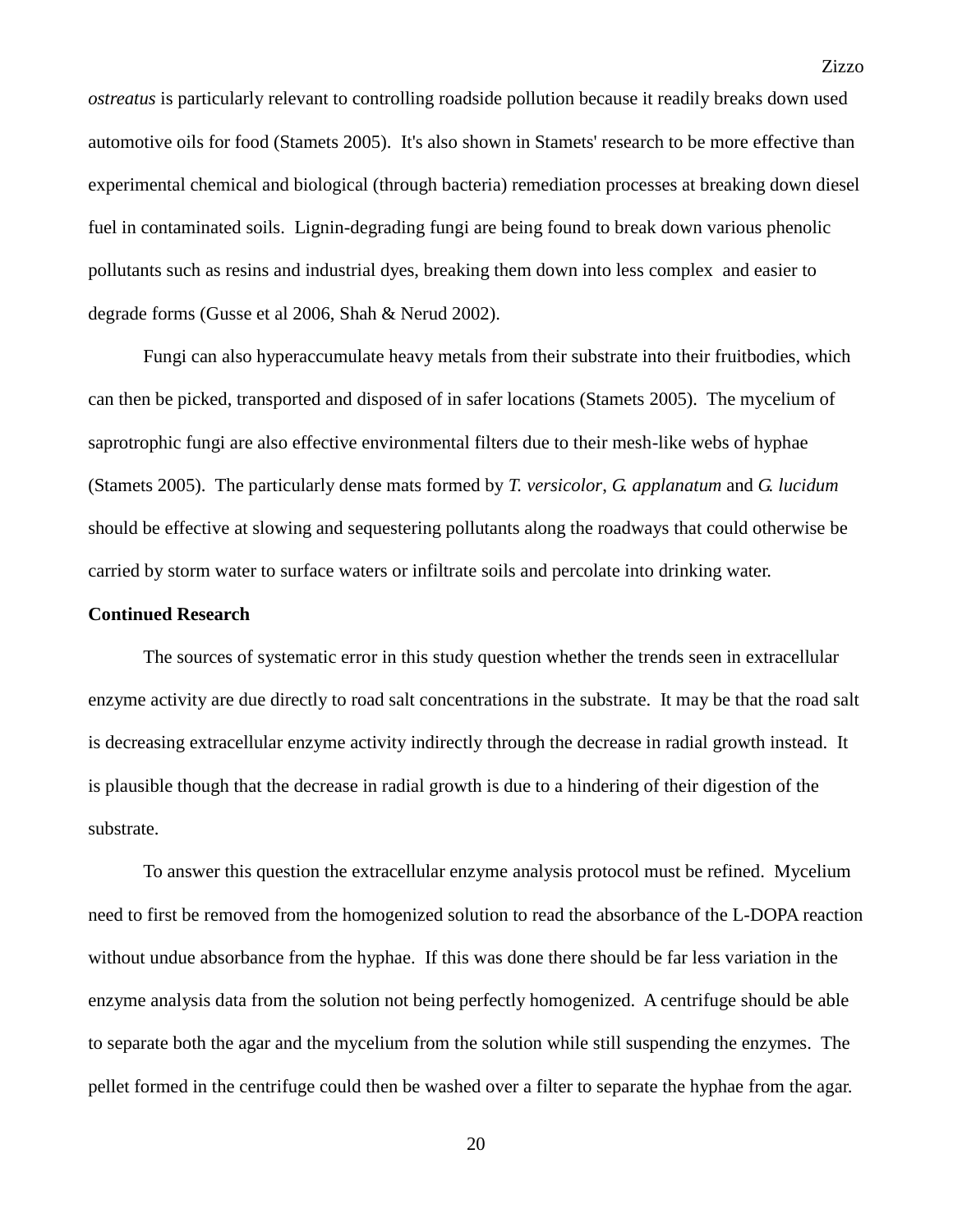That hyphae could then be measured and hyphal mass could be used instead of radial growth as a more accurate measure of how the growth rate is affected by substrate salinity. Observing the pellet along with the hyphal mass data could also make clearer the answer to the question of whether it was a pigmentation indication of decreased enzyme activity as suggested by Griffin (2007) or if the percieved pigmentation loss was simply due to decreased hyphal density.

It would also be worthwhile to further explore possible differences in responses to road salt concentrations in the substrate between wild and commercial varieties as was originally intended. The assumption would be that wild fungi found in salt-polluted habitats would have grown somewhat salt tolerant over time through natural selection. These cultures should then be more salt tolerant than commercial species, who are bred to grow on engineered substrates that have no threat of road salt exposure.

Although a sensitivity to road salt has been demonstrated, these findings do not suggest that any alternative to road deicing is more safe for local ecosystems. To explore the potential harm of other possible solutions to the hazard of frozen roads similar testing must be done with those chemicals.

## Conclusion

There were statistically significant negative responses by both measures, radial growth over time and extracellular enzyme activity, to increased concentrations of road salt in the substrate, supporting the two original hypotheses. Saprotrophic fungi fulfill a vital ecosystem role and also serve to reduce the amount of chemical pollution introduced by traffic on roadways. There was a notable amount of systematic error in the analysis of extracellular enzyme activity and so further research should be done to make clear the cause for and true results of the analysis of lignin-degrading extracellular enzymes.

Zizzo